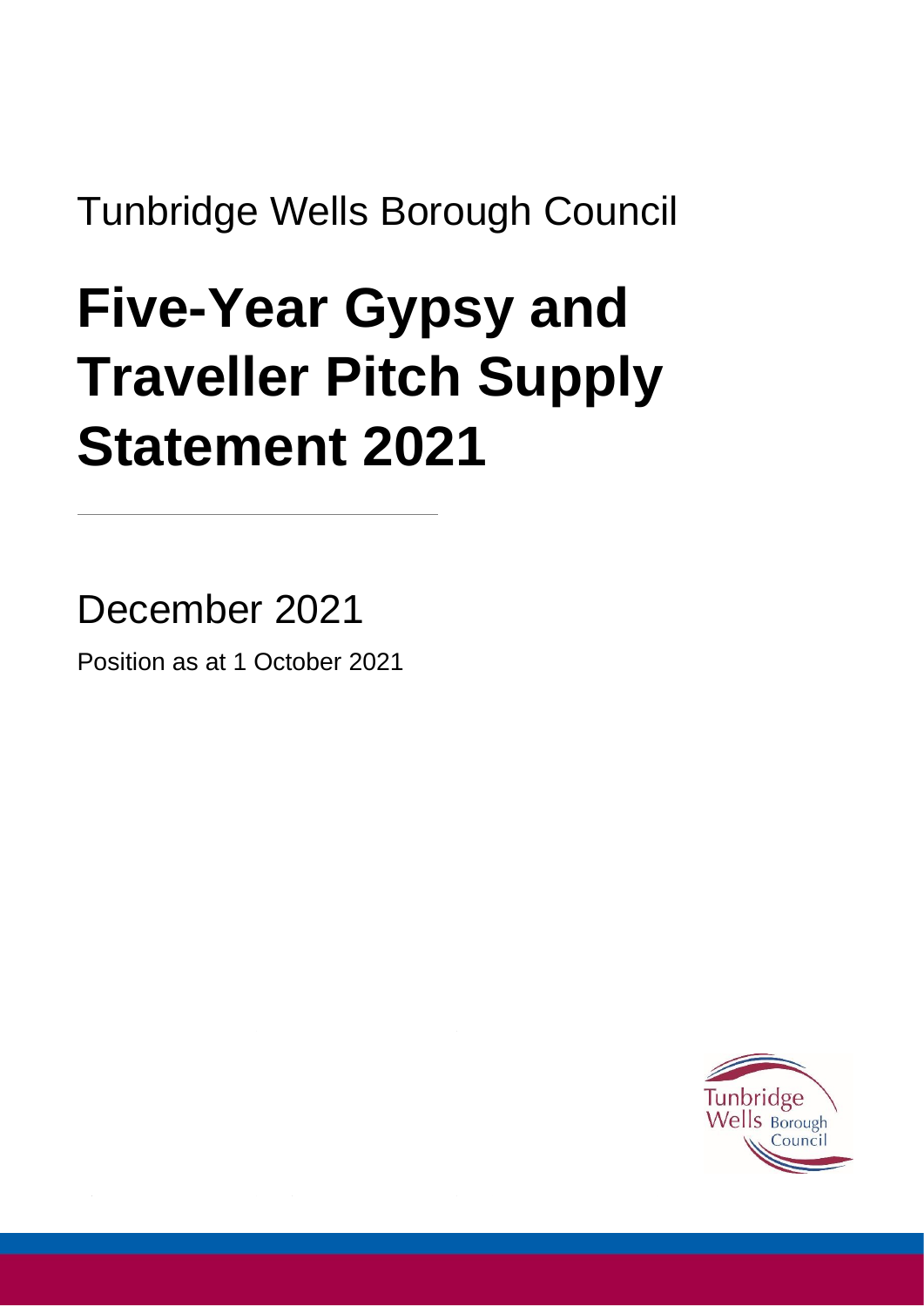## **List of Contents**

### **List of Tables**

| Table 1 - Gypsy and Traveller Pitch Needs 1 April 2017 and 31 March 2037 (GTAA, 2018)3    |  |
|-------------------------------------------------------------------------------------------|--|
| Table 2 - Pitch Completions Between 1 April 2017 and 30 September 20214                   |  |
|                                                                                           |  |
|                                                                                           |  |
| Table 5 - Gypsy and Traveller Pitch Need Against the Potential Supply over the Local Plan |  |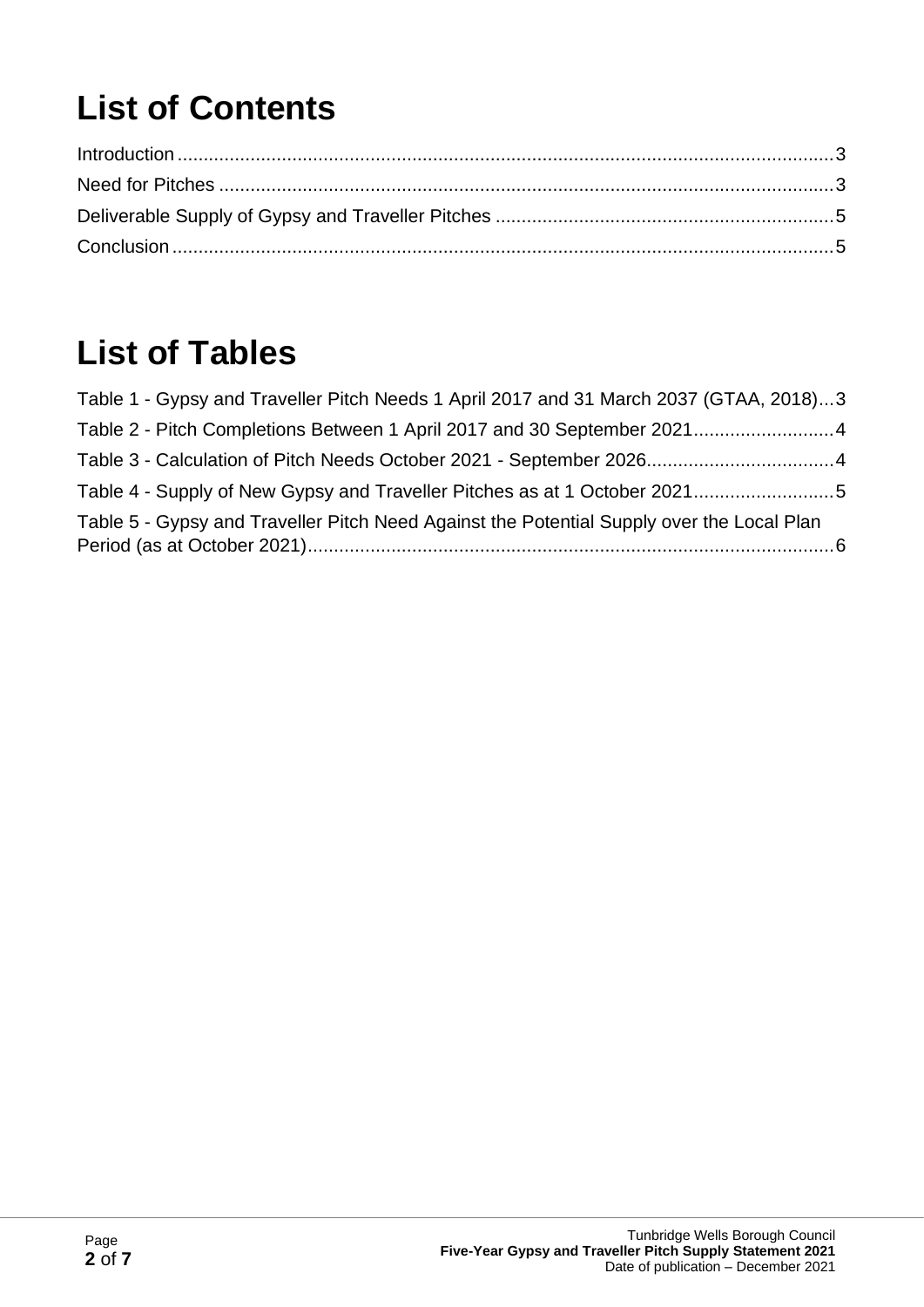### <span id="page-2-0"></span>**Introduction**

- 1. The [Planning Policy for Traveller Sites](https://assets.publishing.service.gov.uk/government/uploads/system/uploads/attachment_data/file/457420/Final_planning_and_travellers_policy.pdf) (PPTS) 2015, in conjunction with the [National Planning Policy Framework](https://assets.publishing.service.gov.uk/government/uploads/system/uploads/attachment_data/file/1005759/NPPF_July_2021.pdf) (NPPF) 2021, requires local planning authorities to identify and annually update specific deliverable sites suitable for Gypsies and Travellers.
- 2. The need for new Gypsy and Traveller pitches in the borough is ascertained from the [Gypsy and Traveller Accommodation Assessment](https://forms.tunbridgewells.gov.uk/__data/assets/pdf_file/0017/403181/CD_3.17_Gypsy_-and-_Traveller_Accommodation_Assessment_2018.pdf) (GTAA) 2018, which also provides the basis for determining pitch requirements to be met through the emerging Local Plan.
- 3. This Statement provides a summary of the current level of need for new pitches and the 5-year supply position of deliverable Gypsy and Traveller sites within Tunbridge Wells Borough for the period from 1 October 2021 to 30 September 2026. It will be used to inform the consideration of planning applications for Gypsy and Traveller sites/pitches.

### <span id="page-2-1"></span>**Need for Pitches**

- 4. As mentioned above, the present and future need for Gypsy and Traveller accommodation is calculated and presented within the Tunbridge Wells GTAA. Its assessment reviews the period between 01 April 2017 – 31 March 2037.
- 5. **Table 1** indicates the pitch numbers required in order to meet needs in five-year periods. The total pitch need is 33 between 2017-2038, with 15 pitches needed within the first five-year period of the GTAA (2017-2022), equating to 3 per year.

| Period                | <b>Pitch Need</b> | <b>Transit Site</b> |
|-----------------------|-------------------|---------------------|
| (1 April to 31 March) |                   | <b>Plots</b>        |
| 2017-2022             | 15                |                     |
| 2022-2027             | 5                 |                     |
| 2027-2032             | 6                 |                     |
| 2032-2037             |                   |                     |
| 2017-2037             | 32                |                     |

<span id="page-2-2"></span>**Table 1 - Gypsy and Traveller Pitch Needs 1 April 2017 and 31 March 2037 (GTAA, 2018)**

**Note:** As the Local Plan period runs one year longer than that of the GTAA, to 2038, one additional pitch has been added to the total GTAA need of 32 pitches (approximating to the annual pitch need in later years of the GTAA). Hence, the Local Plan sets an overall need of 33 pitches for the period 2017 – 2038; see paragraphs 3.63 & 3.64 in the [Housing Needs Assessment Topic Paper\)](https://tunbridgewells.gov.uk/__data/assets/pdf_file/0003/388092/Housing-Needs-Assessment-Topic-Paper.pdf).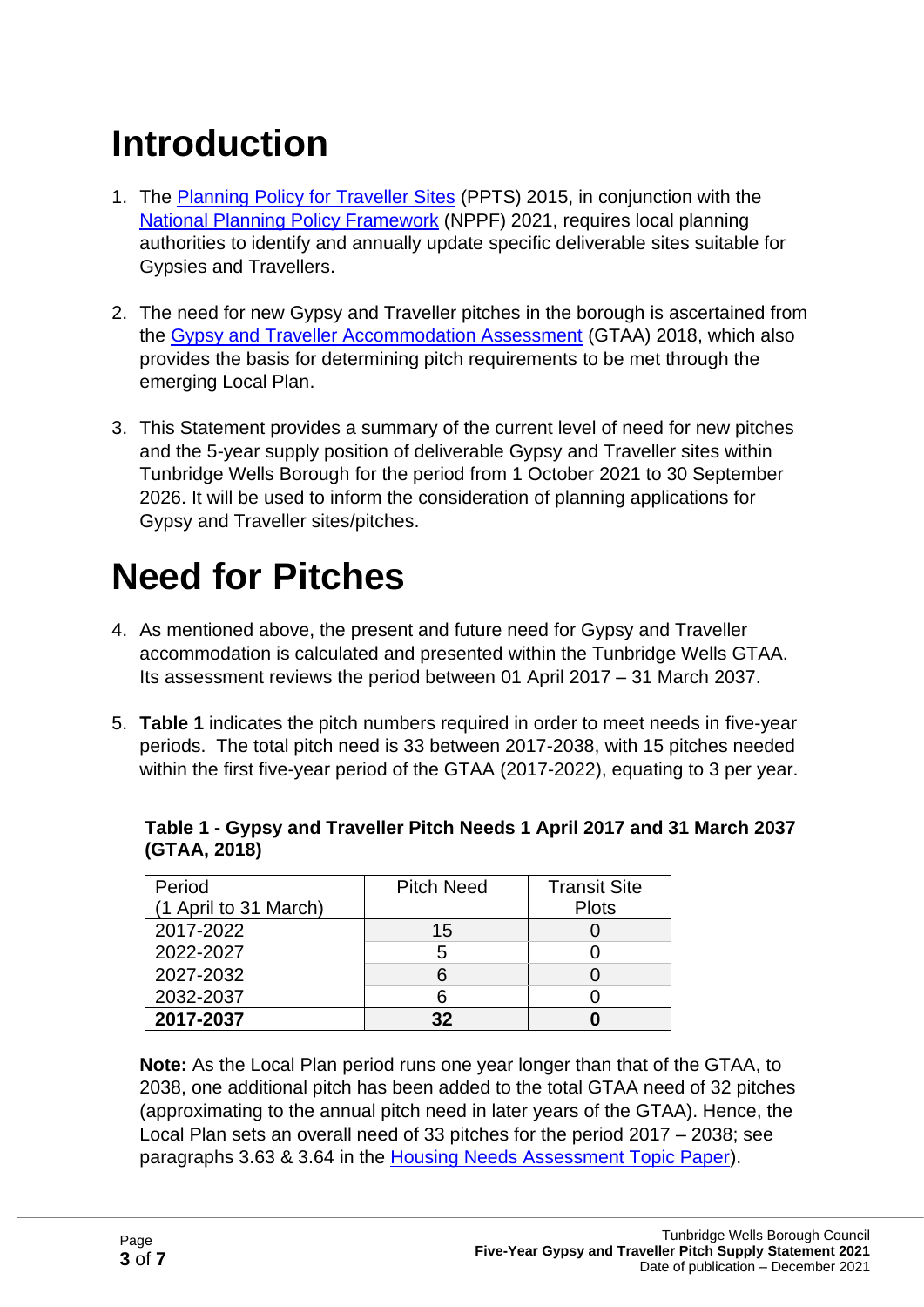- 6. Taking the above 5-year need (2017 2022) of 15 pitches, or 3 pitches/year, and applying it to the 4.5 years from the base date of the GTAA (i.e., 1 April 2017) to the base date of this statement (i.e., 1 October 2021), there is an identified total need of 13.5 Gypsy and Traveller pitches as at 1 October 2021. (NB: Where a need for 0.5 of a pitch has been determined, this is due to this Statement's base date of 1 October 2021 being halfway through the GTAA's annual calculations).
- 7. Between 1 April 2017 and the base date of this Statement (1 October 2021), 7 new pitches were completed, as shown on **Table 2** below.

| <b>Site Name</b>        | Parish                          | <b>Number</b>  | Monitoring        | Planning       |
|-------------------------|---------------------------------|----------------|-------------------|----------------|
|                         |                                 | of Pitches     | Period            | Reference      |
| <b>Funnel Piece</b>     | Paddock Wood                    | 1              | $4/2017 - 3/2018$ | 16/504444/FULL |
| <b>Willow Stables</b>   | Paddock Wood                    |                | $4/2018 - 3/2019$ | 18/00856/FULL  |
| Mile Oak Stables        | Paddock Wood                    | 1              | $4/2020 - 9/2021$ | 18/01543/FULL  |
| Heartenoak              | <b>Hawkhurst</b>                | $\overline{2}$ | $4/2020 - 9/2021$ | 18/03187/FULL  |
| Touchwood               | Paddock Wood                    | 1              | $4/2020 - 9/2021$ | 19/02848/FULL  |
| <b>Lordship Stables</b> | <b>Brenchley &amp; Matfield</b> |                | $4/2020 - 9/2021$ | 20/01504/FULL  |
| <b>TOTAL</b>            |                                 |                |                   |                |

#### <span id="page-3-0"></span>**Table 2 - Pitch Completions Between 1 April 2017 and 30 September 2021**

- 8. Hence, over the period 1 April 2017 30 September 2021, there has been a shortfall of 6.5 pitches (i.e. 7 pitches completed against a need for 13.5 pitches).
- 9. In addition, a further need for an additional 6 pitches for the period 01 October 2021 to 30 September 2026 can be calculated from the GTAA, as below:
	- 1.5 (half annual need Oct 2021 to March 2022) + 1 (annual need April 2022 to March 2023) + 1 (annual need April 2023 to March 2024) + 1 (annual need April 2024 to March 2025) + 1 (annual need April 2025 to March 2026) + 0.5 (half annual need April 2026 to Oct 2026)
	- = **6 (need from April 2021 to Sept 2026)**
- 10.Table 3 below shows the components of the calculation of the total need for the 5-year period, being 12.5 pitches.

#### <span id="page-3-1"></span>**Table 3 - Calculation of Pitch Needs October 2021 - September 2026**

|                                                         | <b>Number of Pitches</b> |
|---------------------------------------------------------|--------------------------|
| Need - April 2017 to Sept 2021                          | 13.5                     |
| Completions - April 2017 to Sept 2021                   |                          |
| Shortfall - April 2017 to Sept 2021                     | 6.5                      |
| Need - Oct 2021 to Sept 2026                            | 6                        |
| <b>Total Need = Shortfall from April 2017-September</b> | 12.5                     |
| 2021 + Need from Oct 2021 to Sept 2026                  |                          |

Annual need calculated by GTAA 2018 (**Table 1**).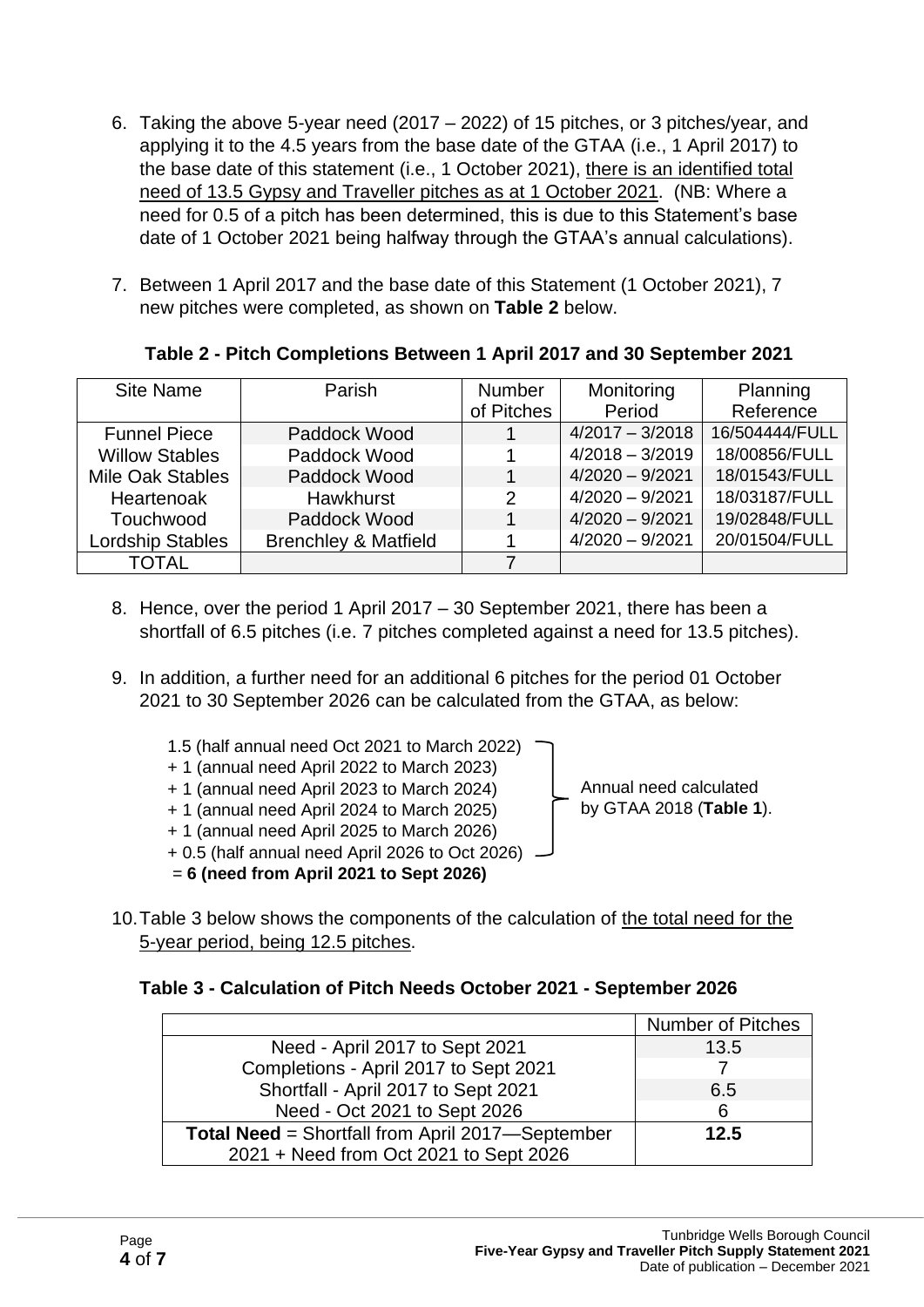11.It is highlighted that this calculation provides for meeting all the outstanding need from 2017 within the next 5 years; that is, by 30 September 2026.

### <span id="page-4-0"></span>**Deliverable Supply of Gypsy and Traveller Pitches**

- 12.**Table 4** identifies those sites with an extant, but currently unimplemented, planning permission for additional Gypsy and Traveller pitches, as at 1 October 2021. In addition, an existing pitch at Oak Tree Farm is included, as it is now occupied and supported in the [Submission Local Plan,](https://forms.tunbridgewells.gov.uk/__data/assets/pdf_file/0010/403588/CD_3.128_Local-Plan_Submission-version-compressed.pdf) and has been granted retrospective permission (21/02687/FULL) on 12 October 2021.
- 13.All these pitches are expected to be delivered within the next 5 years, with one exception. This relates to one of the pitches at Cinderhill Wood, which involves the sub-division of an existing pitch.

| <b>Site</b>      | Pitches within 5-<br>Year period | Beyond 5-<br>Year Period | <b>Net</b><br><b>Pitches</b> |
|------------------|----------------------------------|--------------------------|------------------------------|
| Cinderhill Wood  |                                  |                          |                              |
| Lordship Stables |                                  |                          |                              |
| Mile Oak Stables |                                  |                          |                              |
| Touchwood        |                                  |                          |                              |
| Oak Tree Farm    |                                  |                          |                              |
| Total            |                                  |                          |                              |

#### <span id="page-4-2"></span>**Table 4 - Supply of New Gypsy and Traveller Pitches as at 1 October 2021**

### <span id="page-4-1"></span>**Conclusion**

14.From the above, it can be seen that the total identified supply of Gypsy and Traveller pitches over the next five-year period (1 October 2021 - 30 September 2026) equals 11 (**Table 4**). Measuring this against the need for 12.5 pitches (which includes a carried forward under-supply from the previous period), as calculated in **Table 3**, a supply of **4.4 years** is identified as at 1 October 2021.

> Years of Supply = Period of time multiplied by Supply divided by Need **4.4 years** = 5 years x 11 pitches / 12.5 pitches

15.This is below the target of at least a 5-year supply of deliverable pitches, albeit a relatively small shortfall.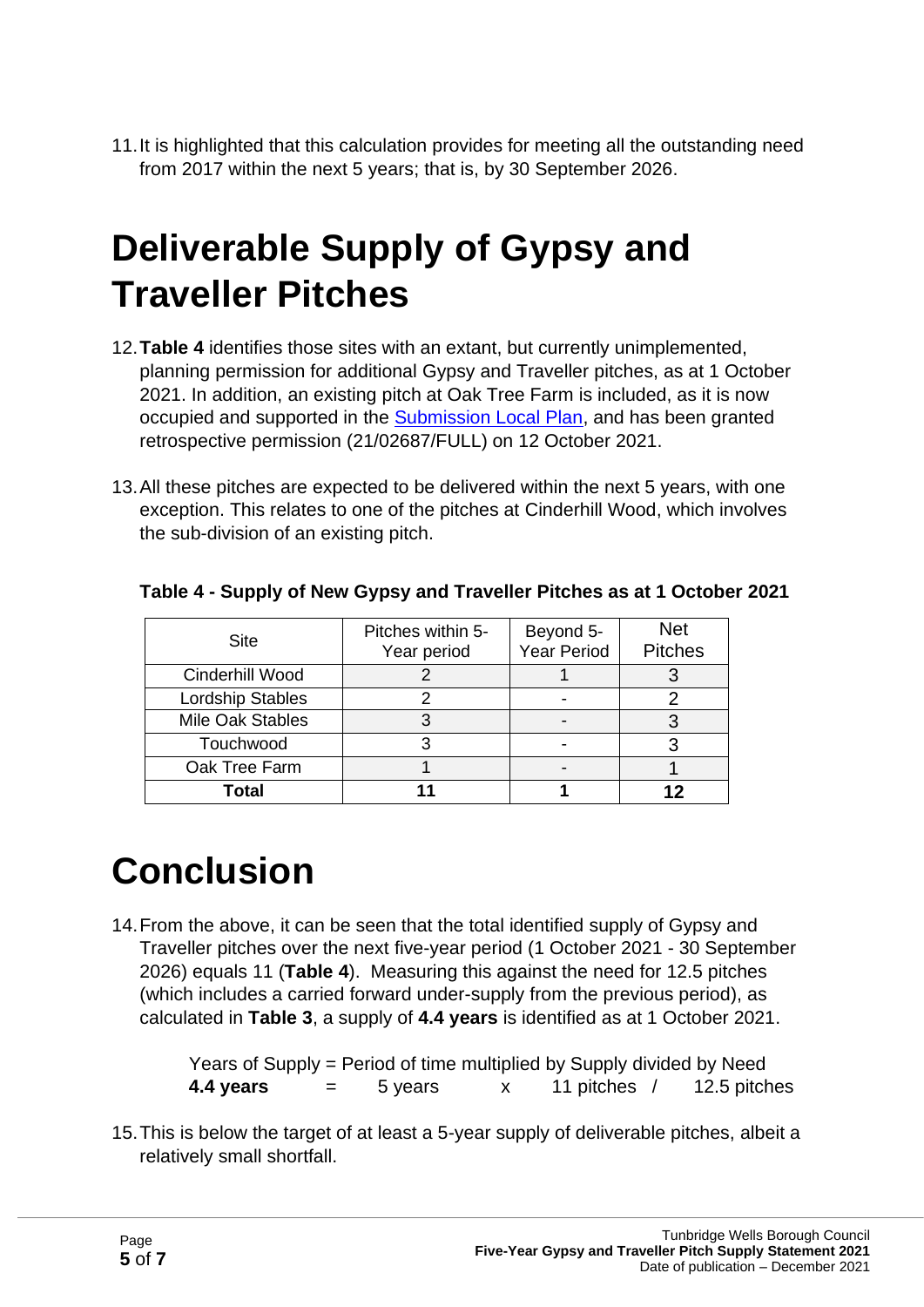- 16.At the same time, it is important to note that, at this point, the assessment does not include the additional pitches identified and proposed in the [Submission Local](https://forms.tunbridgewells.gov.uk/__data/assets/pdf_file/0010/403588/CD_3.128_Local-Plan_Submission-version-compressed.pdf)  [Plan.](https://forms.tunbridgewells.gov.uk/__data/assets/pdf_file/0010/403588/CD_3.128_Local-Plan_Submission-version-compressed.pdf) These are not included, as the Local Plan had not been submitted at the base date of this assessment, being submitted on 1 November 2021.
- 17.The [Submission Local Plan](https://forms.tunbridgewells.gov.uk/__data/assets/pdf_file/0010/403588/CD_3.128_Local-Plan_Submission-version-compressed.pdf) and the Council's supporting evidence base (see [Annex 1 of Housing Supply and Trajectory Topic Paper\)](https://tunbridgewells.gov.uk/__data/assets/pdf_file/0007/388096/Housing-Supply-and-Trajectory-Topic-Paper_Annex-1.pdf) provides an assessment of estimated additional capacity at existing sites for further pitches through intensification, expansion, and/or regularisation, as well as the potential for new identified sites throughout the borough.
- 18.On the assumption that the sites/pitches in the submitted Local Plan are endorsed, then the longer-term position would be as set out in **Table 5** below.

<span id="page-5-0"></span>**Table 5 - Gypsy and Traveller Pitch Need Against the Potential Supply over the Local Plan Period (as at October 2021)**

|                                                          | <b>Number of Pitches</b> |
|----------------------------------------------------------|--------------------------|
| Pitch Need - April 2017 to March 2038                    | 33                       |
| Pitch completions - April 2017 to Sept 2021              |                          |
| Outstanding Need - Oct 2021 to March 2038                | 26                       |
| Potential additional pitch capacity at existing sites    | $15 - 17$                |
| Potential additional pitches at new site allocations     | 6                        |
| Pitch approvals not completed at Oct 2021                | 11                       |
| <b>Estimated Pitch Capacity - Oct 2021 to March 2038</b> | $32 - 34$                |

- 19.This shows that, over the Plan period, the outstanding need, as at October 2021, for 26 pitches, should be met, and exceeded, by the provision of 32-34 pitches.
- 20.This potential "surplus" of 6-8 pitches compares to that estimated in the [Submission Local Plan](https://forms.tunbridgewells.gov.uk/__data/assets/pdf_file/0010/403588/CD_3.128_Local-Plan_Submission-version-compressed.pdf) (paragraph 6.391) of +1-4 pitches (as at December 2020) showing that the position has improved as a result of recent pitch completions and the granting of planning permissions.
- 21.For those identified sites within the Local Plan that are yet to gain planning permission, the Council is pro-actively engaging with occupants and landowners to assess deliverability timescales. It fully expects that it will be able to robustly demonstrate clear evidence of deliverability for at least some of these sites within an identified 5-year period shortly.
- 22.Therefore, while it is acknowledged that there is not, currently, a clear 5-year supply of pitches, through the identification of additional capacity at existing sites within the emerging Local Plan, the Council is confident that a 5-year supply of pitches will be achieved in future iterations of this Statement.
- 23.The Five-Year Gypsy and Traveller Pitch Supply Statement will be updated as at 1 April 2022.